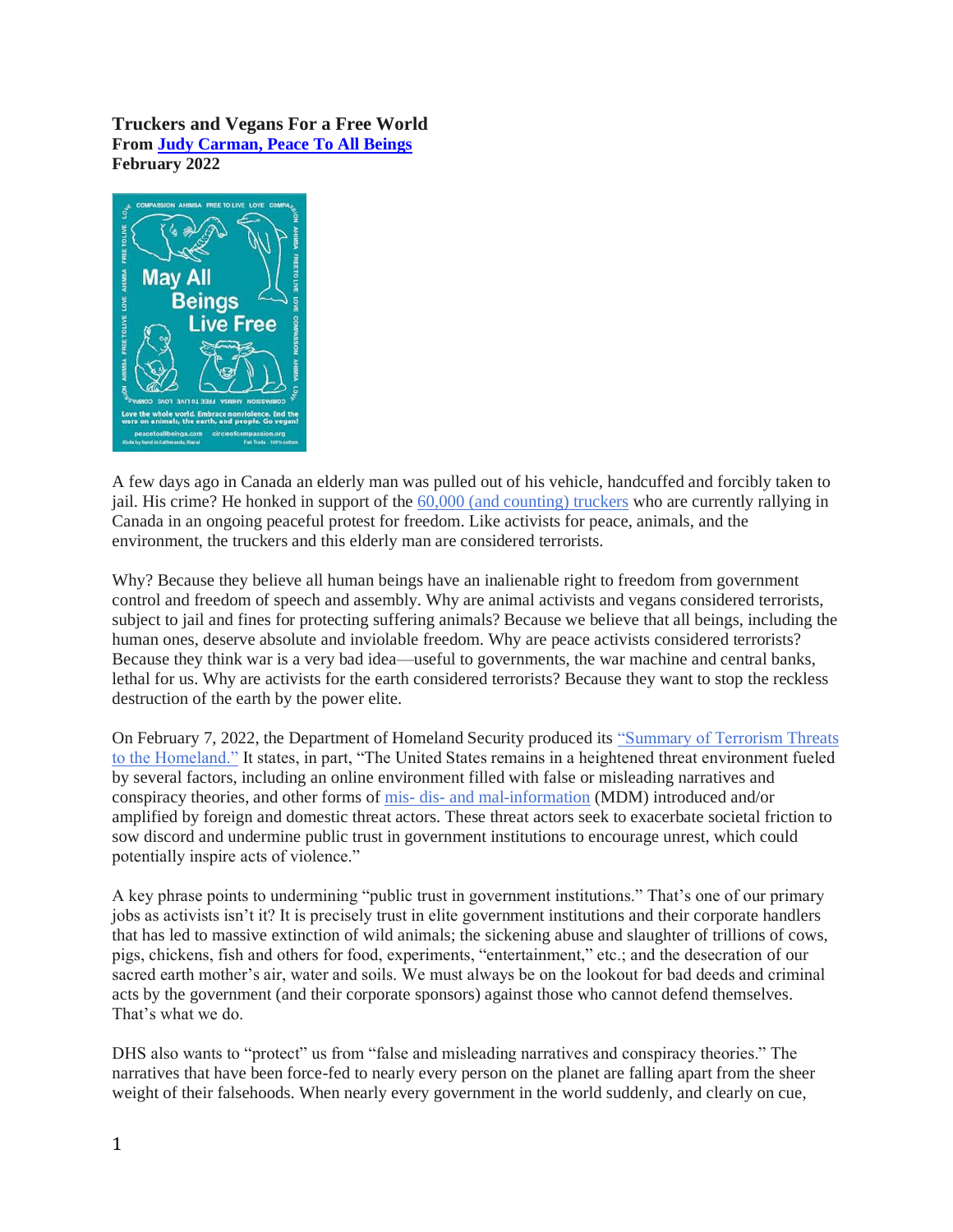begins lockdowns of healthy people, ruining small businesses, and closing schools, does this not warrant "theories" on all our parts as we try to make sense of such madness? Activists—veteran questioners of the status quo—do not believe much of anything the government has to say and certainly not this. And when they ramp up the censoring and telling us they are protecting us from misinformation for our own good?

No. That is our job as individuals, as questioners, as critical thinkers. We research for ourselves. We seek the truth always. In fact, like Gandhi's nonviolent satyagraha, we insist (agraha) on truth (satya). Since those first days, we have seen the narratives we have been told to accept unquestioningly (as if an



And we have seen activism at its finest as people from all walks of life, including the courageous truckers of Canada, risk all to let these governments know we are not letting go of our freedom. They are afraid of us, not because we are violent. We are not. Our activism comes straight from the love in our hearts—for our loved ones, for all beings, and for liberty for all and freedom from totalitarian control. No. They are afraid of us because there are a lot more of us than there are of them. We don't need violence to regain our freedom. We only need to stand together. That is precisely why the DHS statement is designed to make us afraid of each other. If they can divide us, they can win the control that they are bent on achieving.

These power elites are fiercely focused on total control of humanity, and they have been working on it for a long time. The resources online that have managed to evade censoring by Facebook, Twitter, and others are there for all to see. Several shining examples include [Children's Health Defense](https://childrenshealthdefense.org/) and [Del Bigtree's](https://thehighwire.com/)  [Highwire.](https://thehighwire.com/) [Attorney Reiner Fuellmich's](https://bluecat.media/grand-jury-day-1-opening-statements/) Grand Jury opening statement accusing Gates, Fauci and others of crimes against humanity is crucial to hear. [Joe Rogan's thorough interview of the inventor of mRNA](https://childrenshealthdefense.org/defender/joe-rogan-robert-malone-interview-covid-vaccine/)  [vaccine technology, Dr. Robert Malone,](https://childrenshealthdefense.org/defender/joe-rogan-robert-malone-interview-covid-vaccine/) is critical to understanding the depth and breadth of the deception and attempted control that is taking place. Robert F. Kennedy, Jr.'s new book, *[The Real Anthony Fauci:](https://www.amazon.com/Real-Anthony-Fauci-Democracy-Childrens/dp/1510766804/ref=sr_1_2?adgrpid=1344703829706141&hvadid=84044141014352&hvbmt=bp&hvdev=c&hvlocphy=50247&hvnetw=o&hvqmt=p&hvtargid=kwd-84044725125840%3Aloc-190&hydadcr=22532_10751875&keywords=kennedy+fauci&qid=1644990517&sr=8-2)  [Bill Gates, Big Pharma, and the Global War on Democracy and Public Health](https://www.amazon.com/Real-Anthony-Fauci-Democracy-Childrens/dp/1510766804/ref=sr_1_2?adgrpid=1344703829706141&hvadid=84044141014352&hvbmt=bp&hvdev=c&hvlocphy=50247&hvnetw=o&hvqmt=p&hvtargid=kwd-84044725125840%3Aloc-190&hydadcr=22532_10751875&keywords=kennedy+fauci&qid=1644990517&sr=8-2)* reveals jaw-dropping facts that we the people simply cannot afford to ignore. On page 404, he states, "Dark Winter, Atlantic Storm, and Global Mercury were only three of over a dozen Germ Games staged by military, medical, and intelligence planners leading up to COVID-19.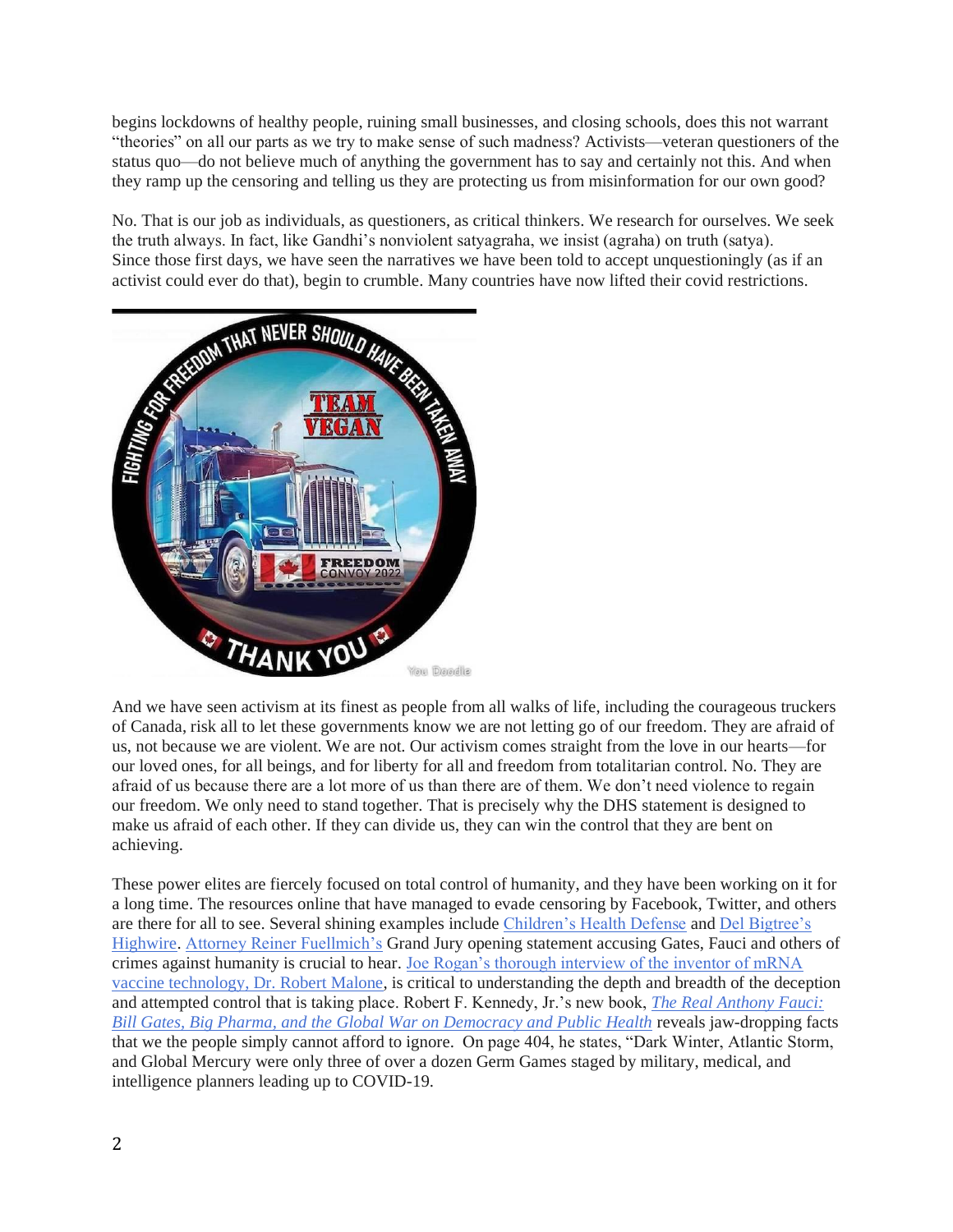

*[More info here...](https://www.all-creatures.org/book/r-real-anthony-fauci.html)*

Each of these Kafkaesque exercises became uncanny predictors of a dystopian age that pandemic planners dubbed the 'New Normal.' The consistent feature is an affinity among their simulation designers for militarizing medicine and introducing centralized autocratic governance." At this point (early February, 2022) in this fast-moving covid drama, Canadian Prime Minister, Justin Trudeau, is following that agenda perfectly, refusing to talk with the peaceful trucker protesters, freezing funds donated to them and their personal bank accounts, and attempting to force medical treatments on them against their free will.

Kennedy goes on to write on page 405, "Virtually all of the scenario planning for pandemics employ technical assumptions and strategies familiar to anyone who has read the CIA's notorious psychological warfare manuals…using imposed isolation and the demolition of traditional economies to crush resistance, to foster chaos, demoralization, dependence and fear, and for imposing centralized and autocratic governance." Please let that sink in, and please consider this book one of the essential manuals as we work together to preserve our freedoms and restore those that have been lost.

But here's something that is really exciting to me. At the same time that these folks are planning a totalitarian world government, humanity is in the midst of the greatest transformation to higher consciousness ever imagined. We all know it is time. We know we cannot continue the destructive actions of Homo Sapiens any longer. Our species is right on the precipice of awakening to an entirely new way of being on the planet as Homo Ahimsa. Ahimsa is the Sanskrit word for non-harm. Some of us are closer than others, some more aware of this transformation than others, but all of us are being invited to leave our competitive, hierarchical, dominating Homo Sapiens identity behind and enter into the divine truth of who we are—the Homo Ahimsa gentle caretakers of earth and partners with all life, including each other. This nature is and has always been within us. The seed of lovingkindness and desire to live nonviolently has always been a part of us.